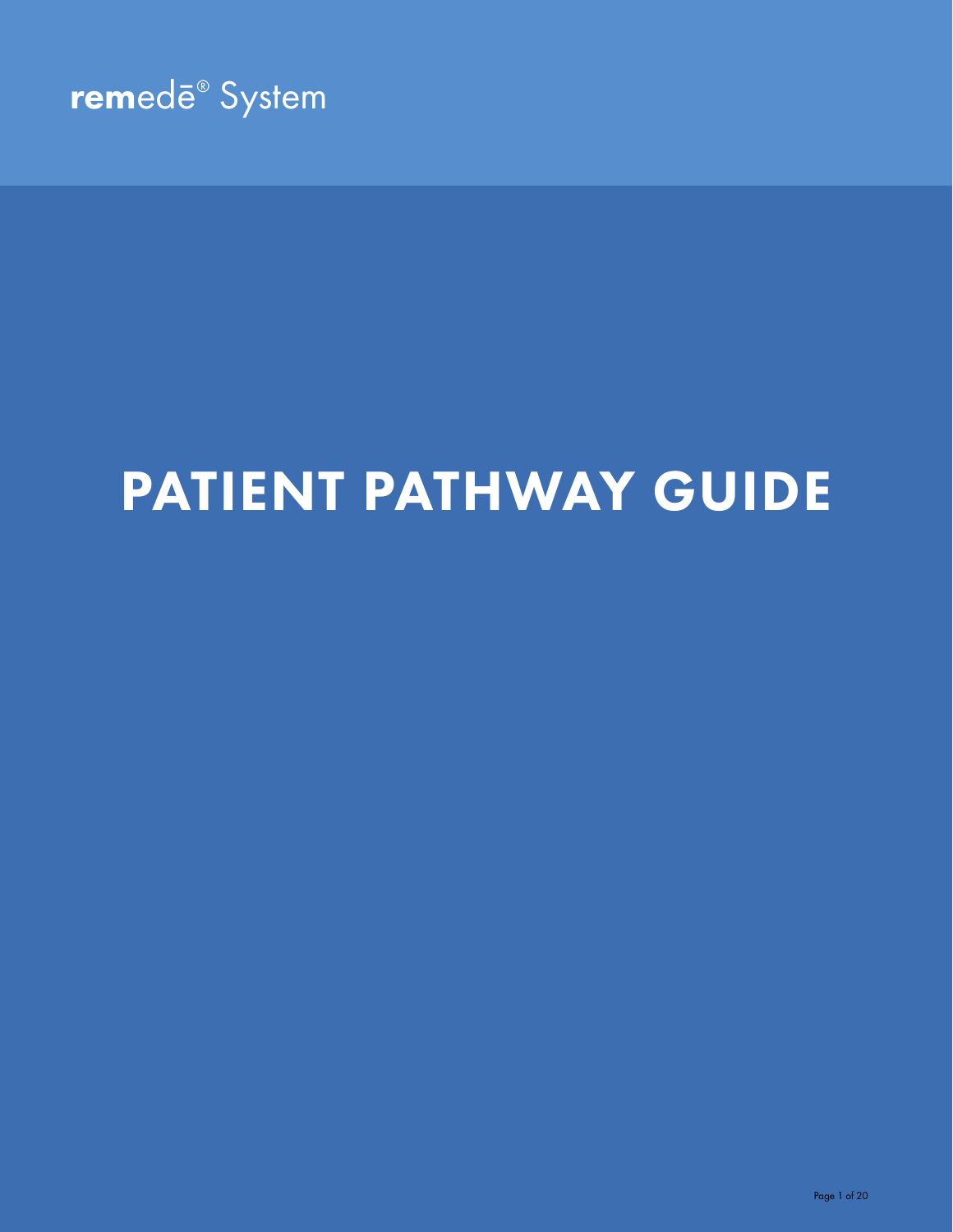# <span id="page-1-0"></span>THE **rem**edē® SYSTEM PATIENT PATHWAY GUIDE

| <b>Background and Prevalence of SDB</b>        |  |
|------------------------------------------------|--|
| <b>Pre-Screening Questionnaires</b>            |  |
| <b>Sleep Apnea Testing</b>                     |  |
| <b>Screening Resources</b>                     |  |
|                                                |  |
| <b>Alternative Therapies</b>                   |  |
| <b>Identifying Existing CSA Patients</b>       |  |
| <b>Patient Education for the remede System</b> |  |
| <b>Patient Selection Resources</b>             |  |
|                                                |  |
| <b>Implant Procedure Overview</b>              |  |
| <b>Postoperative Considerations</b>            |  |
| <b>Implant Resources</b>                       |  |
|                                                |  |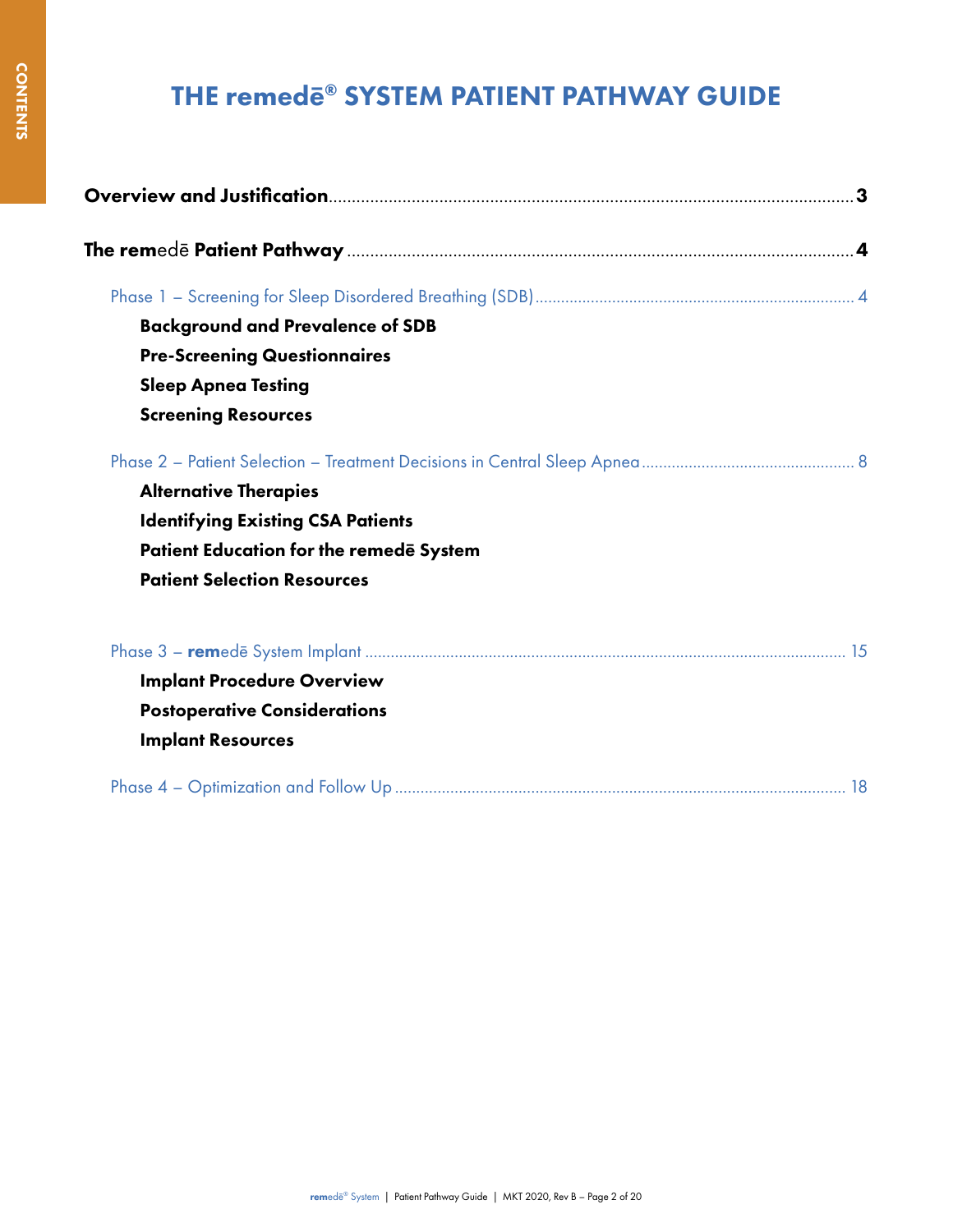# <span id="page-2-0"></span>Overview and Justification

The remede® System was approved by the FDA in 2017 for the treatment of moderate to severe central sleep apnea (CSA) in adult patients. The device delivers phrenic nerve stimulation therapy to restore normal nighttime breathing. 151 patients with CSA, who had an Apnea Hypopnea Index (AHI) ≥ 20 events/hour and a Central Apnea Index (CAI) of at least 50% of all apneas, were enrolled in the remedē Pivotal Trial. 91% of patients in the trial experienced an improvement in AHI at 12 months, while 79% had improvement in quality of life. Moreover, improvements in central apnea events, arousals, sleep quality and daytime sleepiness were maintained through 36 months in both the treatment and former control groups. The pivotal trial demonstrated a strong safety profile as well with 91% freedom from serious adverse events (SAE).<sup>1,2</sup>

#### Patient Pathway Description

In working with many different institutions with remede programs, we have established that the remede patient pathway can be divided into four distinct phases: Screening for sleep disordered breathing, patient selection, device implant, and therapy optimization and follow up. Each of these phases will be outlined in this document. The protocol examples herein are based on experience with programs of varying size and structure and are provided to guide successful development of a clinical pathway for patients who may benefit from treatment with the remedē System.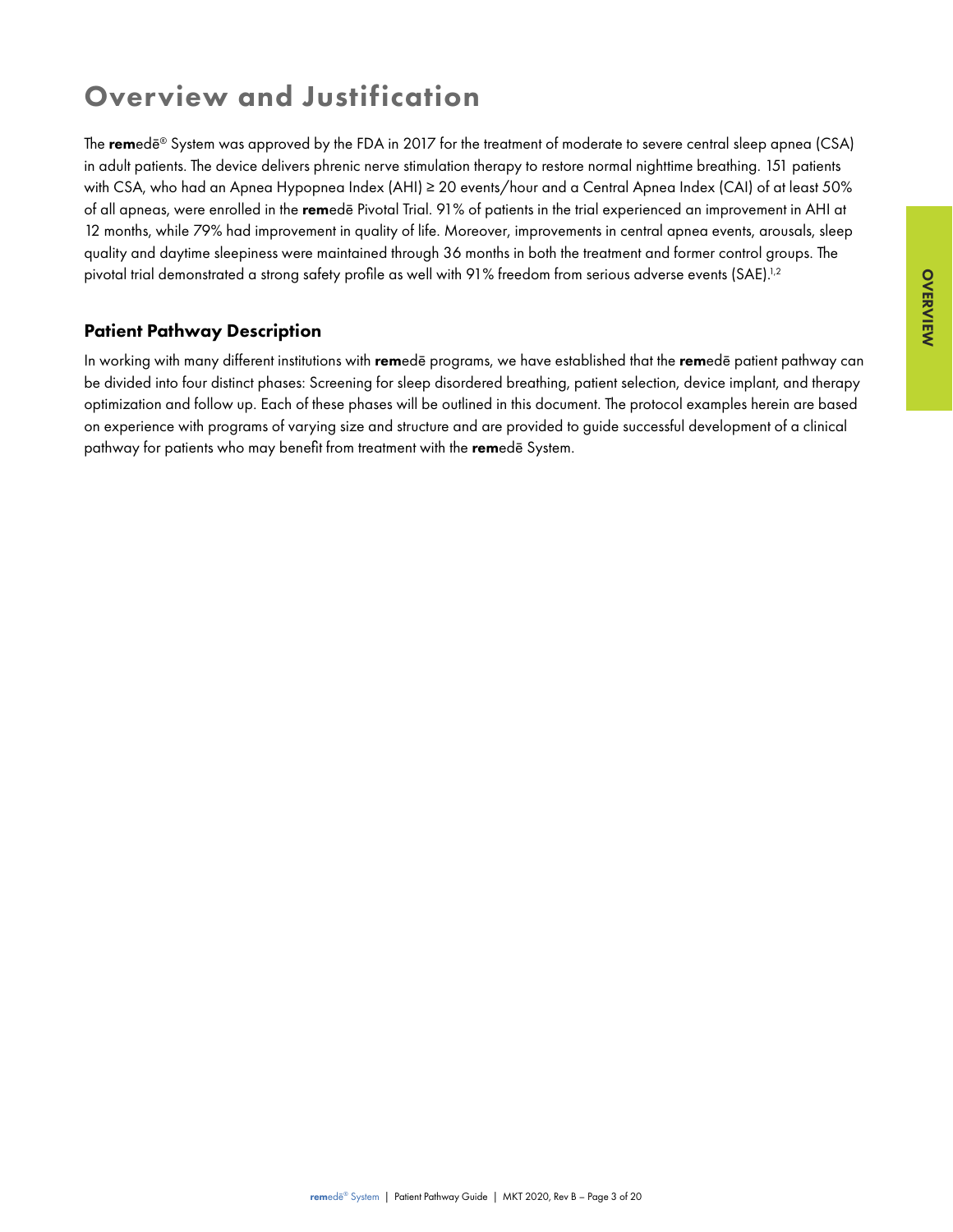# <span id="page-3-0"></span>PHASE 1 — SCREENING FOR SLEEP DISORDERED BREATHING

#### Background and Prevalence of SDB

Sleep disordered breathing (SDB) is estimated to affect up to 2 million Americans, with 80% of those patients having predominantly Obstructive Sleep Apnea (OSA), and about 20% having predominantly Central Sleep Apnea (CSA).<sup>3</sup> However, CSA is much more prevalent in cardiovascular patient populations.<sup>4</sup>

SDB is the most common comorbid condition in patients with heart failure (HF), as nearly three-quarters of all heart failure patients have some form of SDB. It is estimated that half of those suffer from predominantly Central Sleep Apnea.<sup>4</sup> Additionally, approximately 40% of patients with heart failure with reduced ejection fraction (HFrEF) have CSA.5 CSA is associated with a two-fold increase of both HF hospitalizations and mortality among HF patients and can cause symptoms that resemble those commonly associated with HF.<sup>6-8</sup> Additionally, CSA has predicted new-onset HF in long-term prevalence studies.<sup>9</sup>

SDB is also prevalent in patients with Atrial Fibrillation (AF), with an estimated 74% of patients with AF having some form of SDB.<sup>10</sup> CSA is associated with a 2- or 3-fold increase in risk of developing AF.<sup>11</sup>

#### Pre-Screening Questionnaires

Patients with CSA often do not display common symptoms associated with SDB such as snoring and daytime sleepiness.<sup>12</sup> Common pre-screening questionnaires have not been validated in CSA and can fail to identify these patients, but can help identify risk factors for and symptoms of SDB.<sup>12,13</sup> The Epworth Sleepiness Scale (ESS), STOP-BANG and the Berlin Questionnaire have all be shown to have limited reliability in patients with cardiovascular (CV) disease.<sup>13</sup> Literature suggests that STOP-BANG scoring of ≥ 3 may be more reliable for detecting SDB in CV.14 More general questions to assess HF patients for symptoms of excessive daytime fatigue, observed apneas, nocturnal dyspnea and impaired cognition may more accurately identify patients who need further screening for sleep apnea.<sup>15</sup> Respicardia has an example of a generic, though unvalidated, questionnaire in the Unbranded Patient Educational Brochure, which is included in the resources for this section.

Opportunities for screening in cardiovascular settings include:

- Initial heart failure consultation visits
- •Post discharge clinic visits following HF-related hospitalization
- •Atrial Fibrillation patients prior to ablation procedures
- •Cardiac device patients with documented Implantable Cardiac Defibrillator (ICD) shocks or arrythmias, particularly during nighttime hours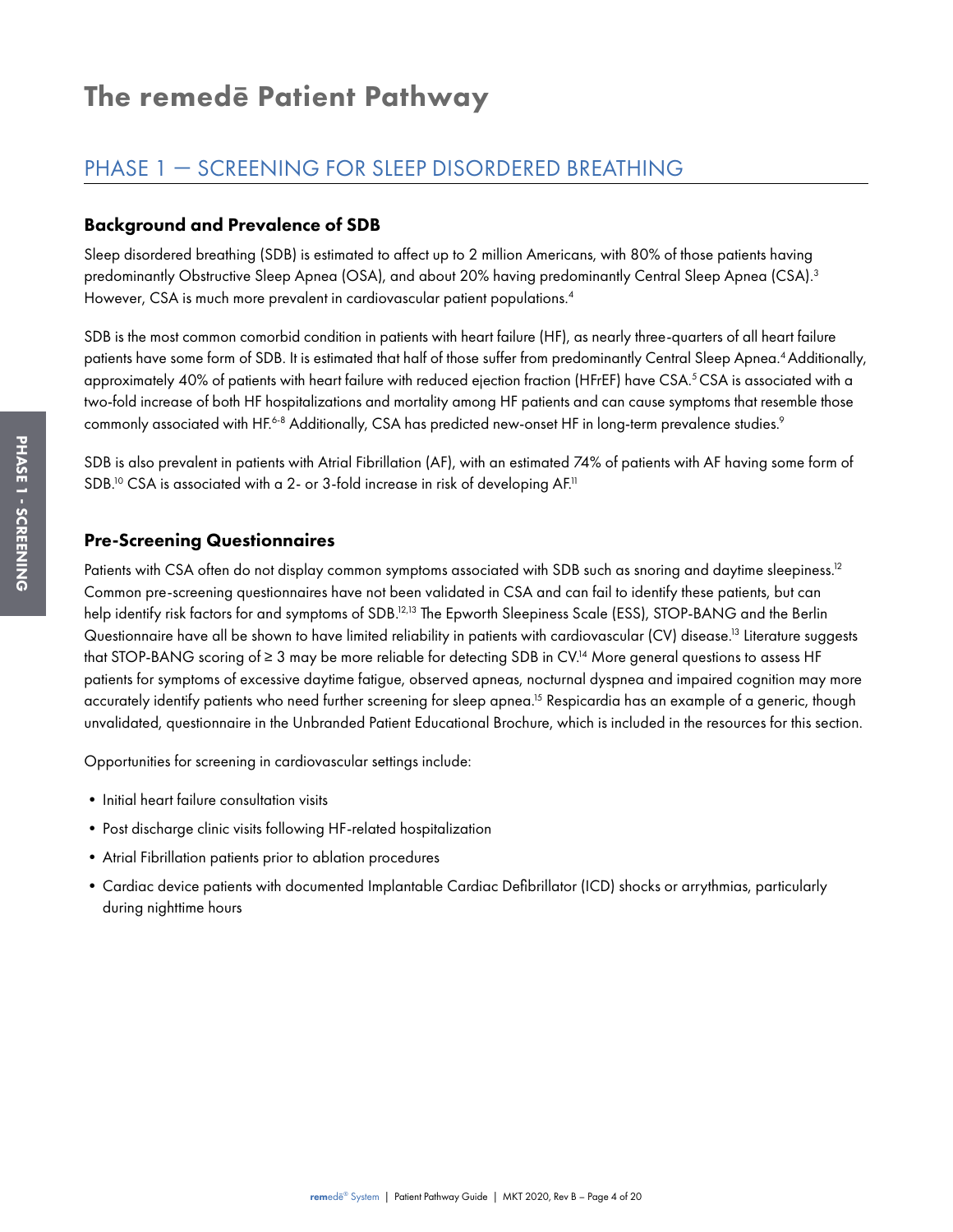#### Sleep Apnea Testing

Sleep apnea testing can be performed with either home testing equipment (HSAT) or through in-lab polysomnography (PSG). Several available HSAT units can differentiate between obstructive and central apnea events, but home studies tend to underestimate the disease due to their inability to assess sleep time.<sup>16</sup> Patients with complex sleep apnea or other sleep-related issues may require PSG to accurately diagnose the burden of SDB. However, many factors including patient preference, sleep lab availability and insurance payer criteria may contribute to testing decisions. Refer to Figure 1 – Outpatient Sleep Testing Decision Tree Example for one pathway option. An order template for sleep testing is included in the resources for this section.



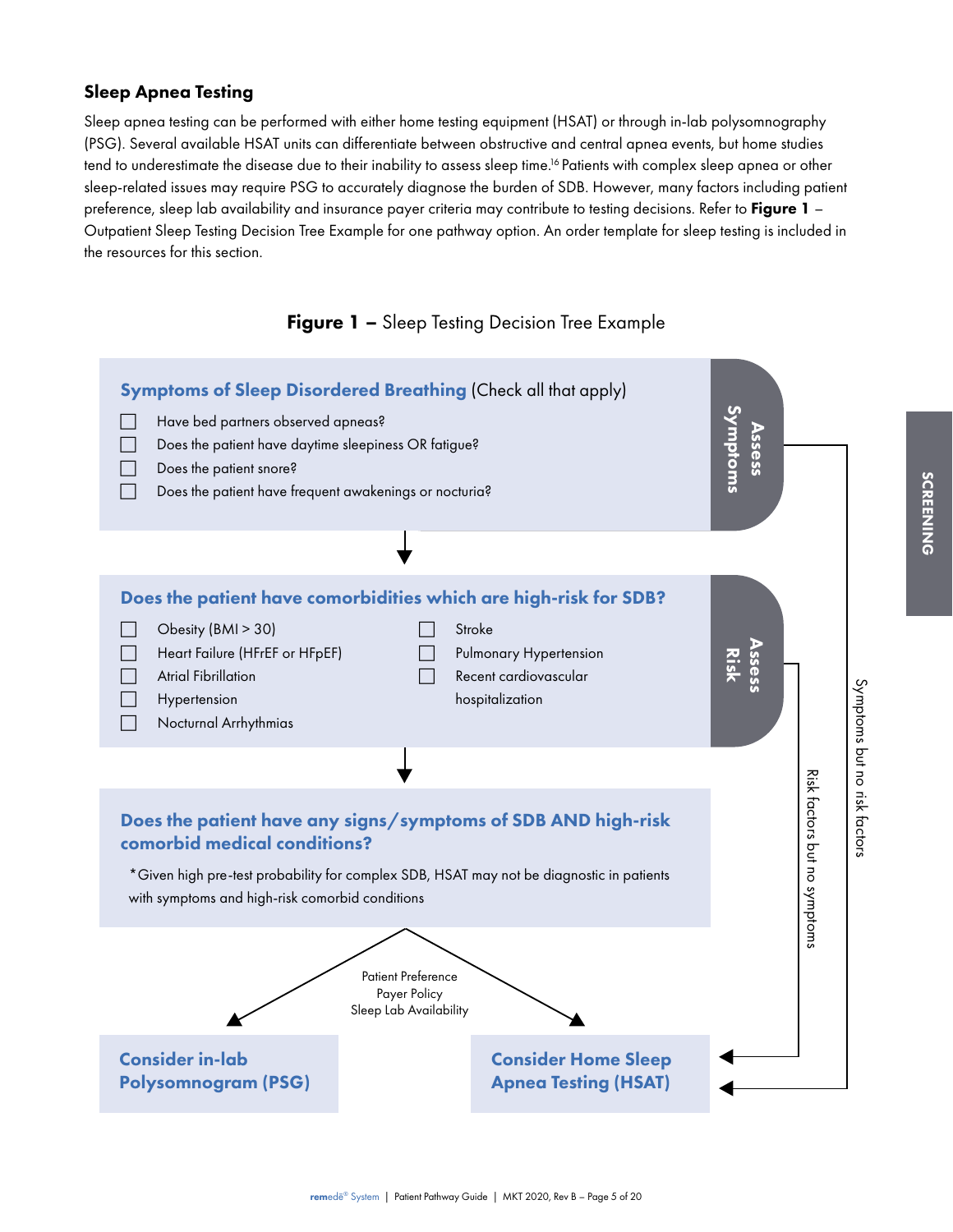# FEELING TIRED AND FATIGUED? **POOR SLEEP MAY BE CONTRIBUTING TO YOUR HEART DISEASE.**

Do you have **trouble concentrating?**

Have you ever been told that you **stop breathing** while you sleep?

Have you been told that you **snore** when you sleep?

Have you ever been told you have **Atrial Fibrillation?**

Have you ever been told you have **Heart Failure?**

Have you been told in the past that you had **Sleep Apnea?**



### WHY IS IT IMPORTANT TO BE EVALUATED FOR SLEEP APNEA?

Sleep apnea is a common condition for heart failure and atrial fibrillation (AFib) patients.



Sleep apnea is a serious condition associated with **hospitalizations, heart attacks, and even death**1,2



Sleep apnea symptoms – **fatigue, brain fog, and sleepiness** – are similar to those of heart failure and AFib

 Costanzo MR, et al. *J Am Coll Cardiol* 2015; 65:72–84. Khayat R, et al. *J Card Fail* 2012; 18:534-540. Arzt M, et al. *J Am Coll Cardiol* 2016; 4:116-125. Bitter T, et al. *Dtsch Arztebl Int* 2009; 106:164–170. MKT 1586, Rev C

Sleep testing can be done

Half of people with heart failure or AFib have **sleep apnea**3,4

,,,,,

in a single night, and often **in your own home** 



Many treatment options are available, including those that **don't require a mask**

**Talk to your healthcare provider today**  to see if you should be tested for sleep apnea.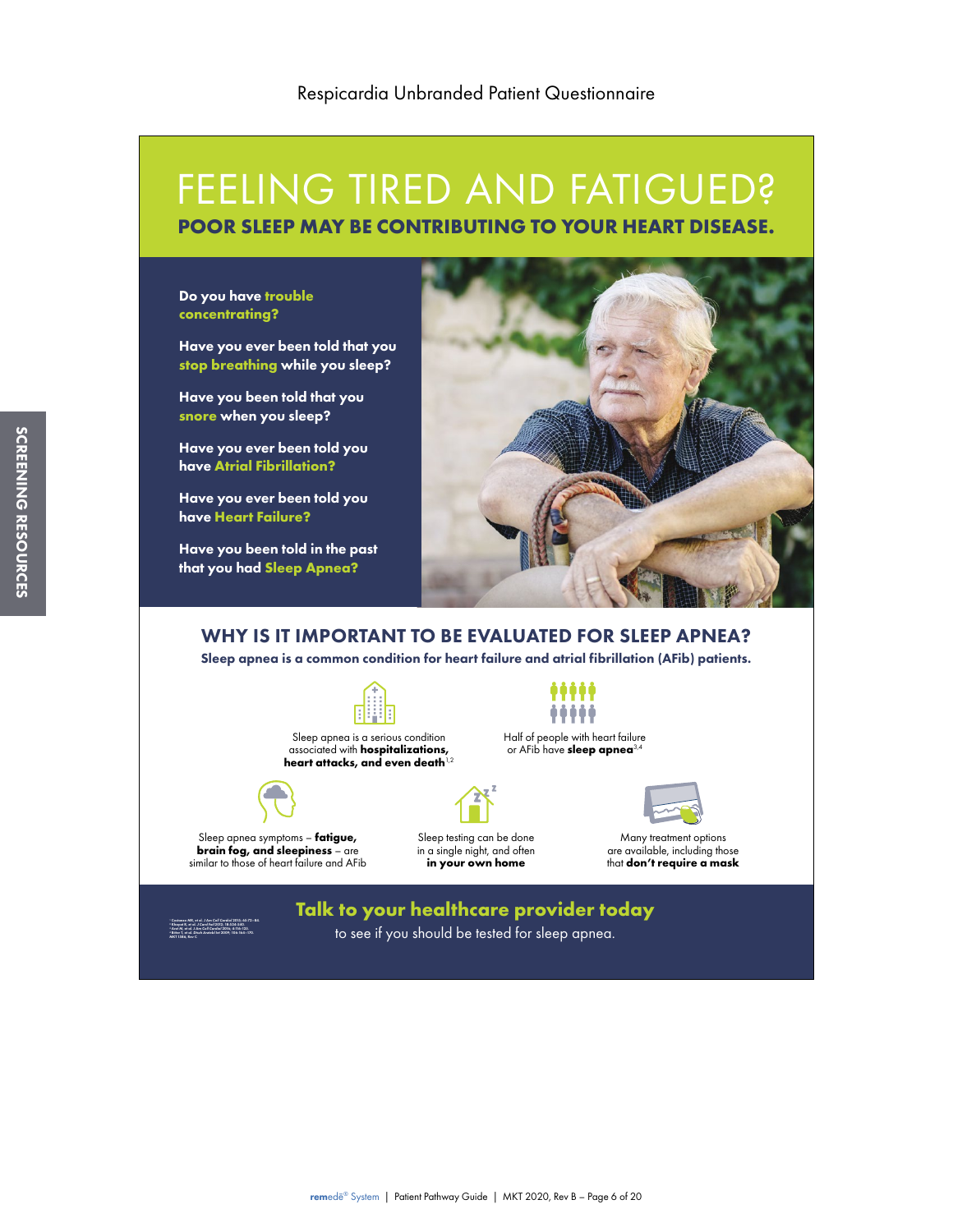| Patient Name:                                                                                  | Date of Birth:<br><u> 1989 - Johann Stein, mars an deus Amerikaansk kommunister (</u>            |
|------------------------------------------------------------------------------------------------|--------------------------------------------------------------------------------------------------|
| Insurance Info:                                                                                |                                                                                                  |
| Ordering Provider: Note and Society of the Society of the Society of the NPI:                  |                                                                                                  |
| <b>I. STUDY REQUESTED</b>                                                                      |                                                                                                  |
|                                                                                                | Unattended Home Sleep Apnea Test (HSAT) G0398, G0399, 95800, 95801, 95806                        |
| Attended In-Lab Diagnostic PSG 95810                                                           |                                                                                                  |
| A. What is the Suspected Diagnosis?                                                            | <b>II. REQUIRED CLINICAL INFORMATION (CHECK ALL THAT APPLY IN A-D)</b>                           |
| Sleep Apnea, unspecified G47.30                                                                | Hypersomnia, unspecified G47.10                                                                  |
|                                                                                                |                                                                                                  |
| B. Signs and Symptoms (check all the apply)<br><b>Evidence of Excessive Daytime Sleepiness</b> | <b>AND</b><br><b>Evidence Suggestive of Sleep Disordered Breathing</b>                           |
| Disturbed or restless sleep                                                                    | Gasping or choking during sleep                                                                  |
| non-restorative sleep/non-refreshing sleep                                                     | Witnessed apnea events                                                                           |
| Frequent unexplained arousals from sleep                                                       | Cognitive deficits such as concentration/memory                                                  |
| Fragmented sleep                                                                               | Morning headache                                                                                 |
| Fatigue                                                                                        | Experienced Apneas/Hypoxemia under anesthesia                                                    |
| Waking feeling tired                                                                           | Snoring                                                                                          |
| <b>Duration of signs and symptoms:</b> $\vert$ Less than one month                             | Greater than one month                                                                           |
| C. Co-morbid Conditions (check all that apply)                                                 |                                                                                                  |
| Pulmonary Hypertension                                                                         |                                                                                                  |
| Moderate to severe pulmonary disease                                                           |                                                                                                  |
|                                                                                                | Moderate to severe congestive heart failure (NYHA class III or IV) or LVEF lower or equal to 45% |
| Neuromuscular/neurodegenerative disorder                                                       |                                                                                                  |
| Chronic opioid medication use (include current med list/fq/dose)                               |                                                                                                  |
| Refractory Atrial fibrillation or nocturnal dysrhythmias                                       |                                                                                                  |
| No known comorbid conditions                                                                   |                                                                                                  |
|                                                                                                |                                                                                                  |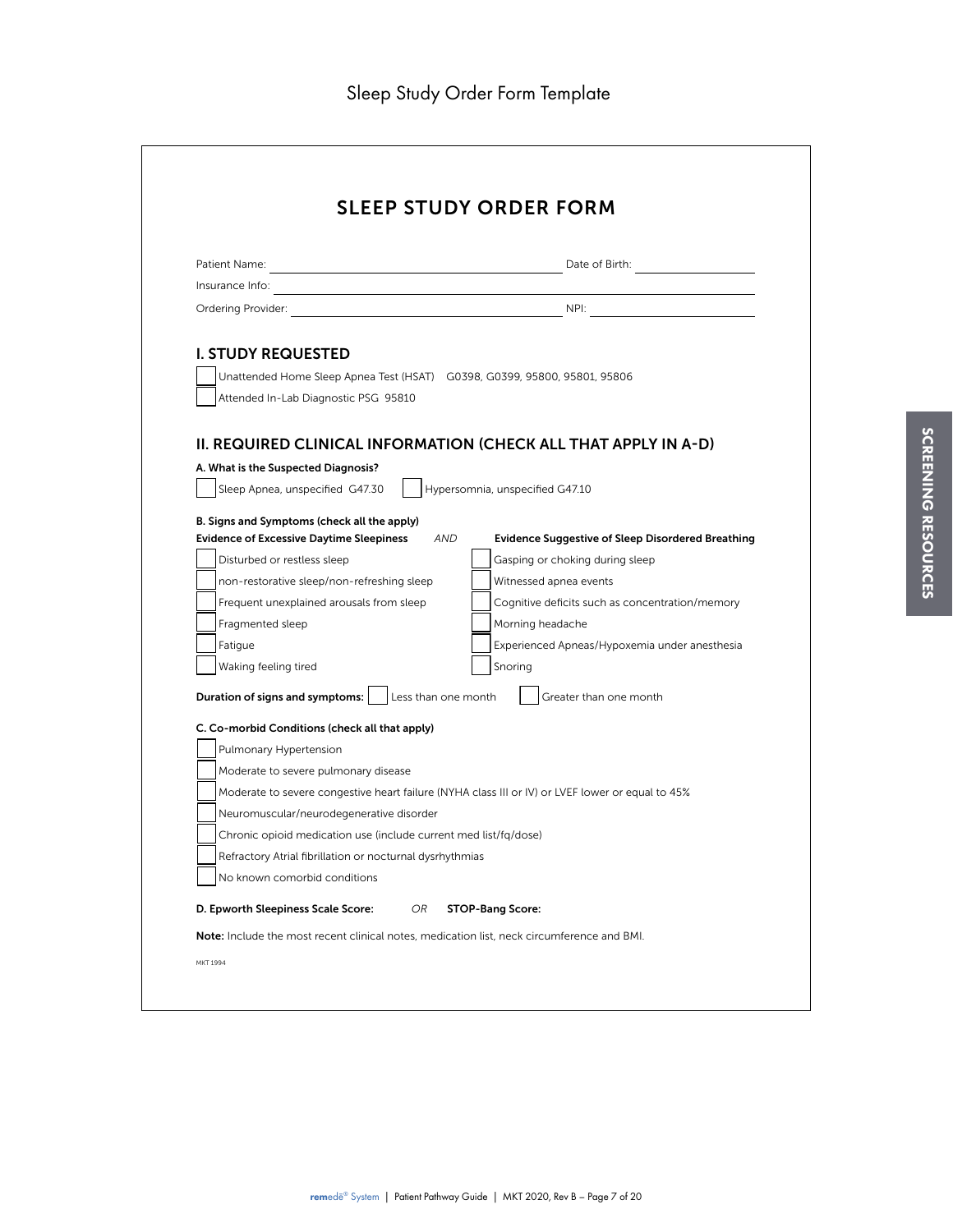# <span id="page-7-0"></span>PHASE 2 – PATIENT SELECTION: TREATMENT DECISIONS IN CENTRAL SLEEP APNEA

#### Alternative Therapies

Despite several therapeutic options for OSA, CSA treatment is less-well defined in clinical data. To date, mask-based pressure therapies, oxygen, and a small number of medications have been evaluated in the treatment of CSA.18 These treatment modalities for CSA have demonstrated limited effectiveness, poor adherence, and potential safety concerns in some populations.<sup>17,19</sup> Specifically, Adaptive Servo-Ventilation (ASV) is contraindicated in patients known to have heart failure with left ventricular ejection fraction of <45%.18 CPAP and other therapies may be appropriate as first-line treatment in some patients with CSA.<sup>20</sup> Patients should be seen for follow up evaluation to assess effectiveness, compliance and tolerability based on individual clinical discretion. Figure 2 illustrates one potential decision algorithm that may be used for determining candidacy for remedē therapy.

#### Identifying Existing CSA Patients

Patients previously established in sleep medicine clinics with CSA-predominant SDB can be identified though searching existing databases, including electronic medical records (EMR), sleep software databases, and compliance software programs used to monitor PAP use for multiple durable medical equipment (DME) companies. Such database searches are easy to perform and typically do not require facility Information Technology (IT) personnel to conduct.

#### Patient Education for the **rem**edē System

Once patients are identified as potential candidates for the remede System for treatment of CSA, discussion about the device often occurs in both Sleep Medicine and Electrophysiology clinic settings. Patients and caregivers most often have questions and concerns about the implant procedure and how the therapy feels when active, along with general questions about CSA. The implant procedure is reviewed in section 3 below. Patients are often reassured that electrophysiologists perform similar procedures, such as pacemaker implants daily. An outline for patient discussion, as well as some of the most frequently asked questions are provided in the following pages. Patient brochures describing the therapy and procedure, as well as, the remede Frequently Asked Questions booklet are available for these discussions from your remede representative.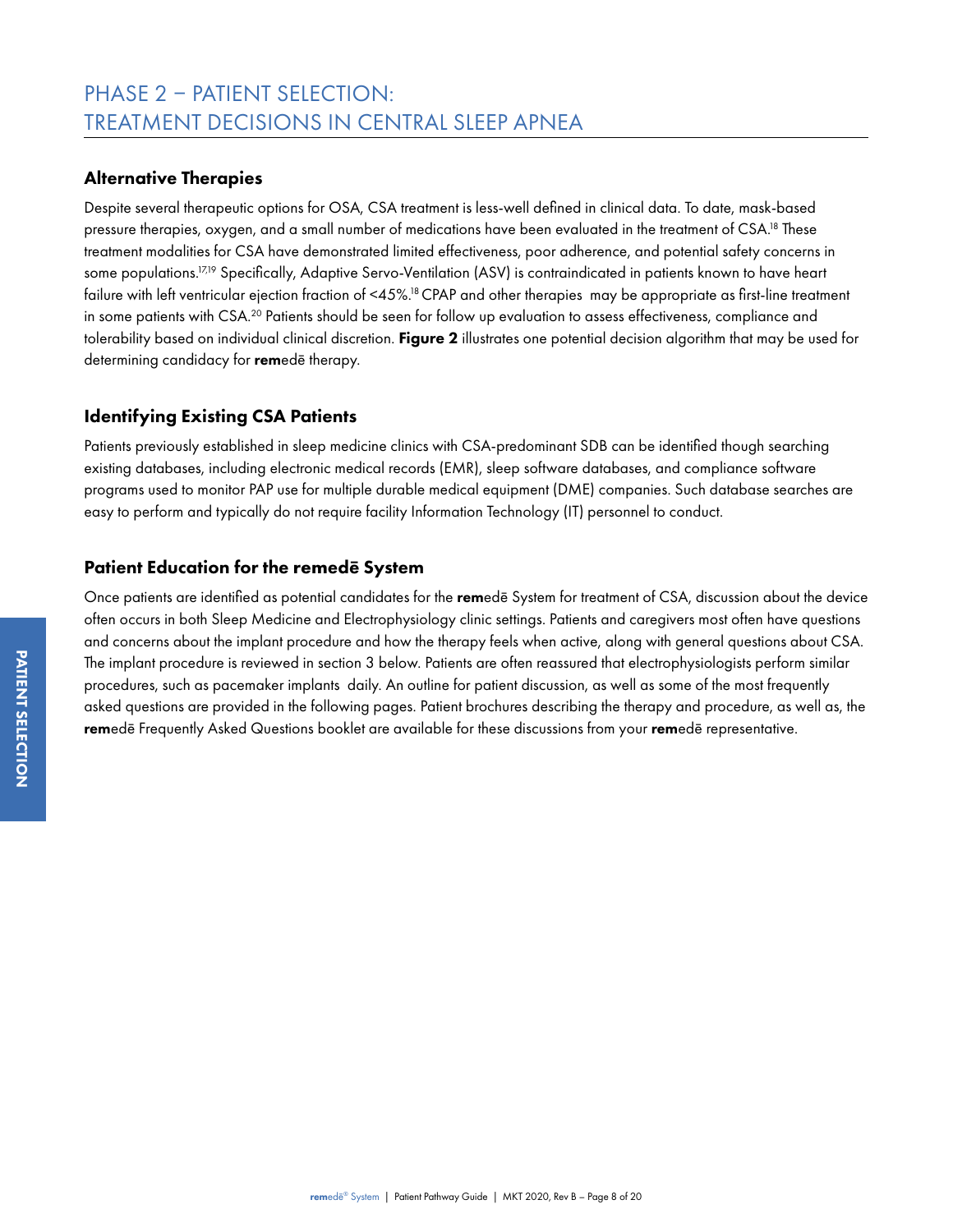

#### Figure 2 - remede<sup>®</sup> Patient Selection Pathway Example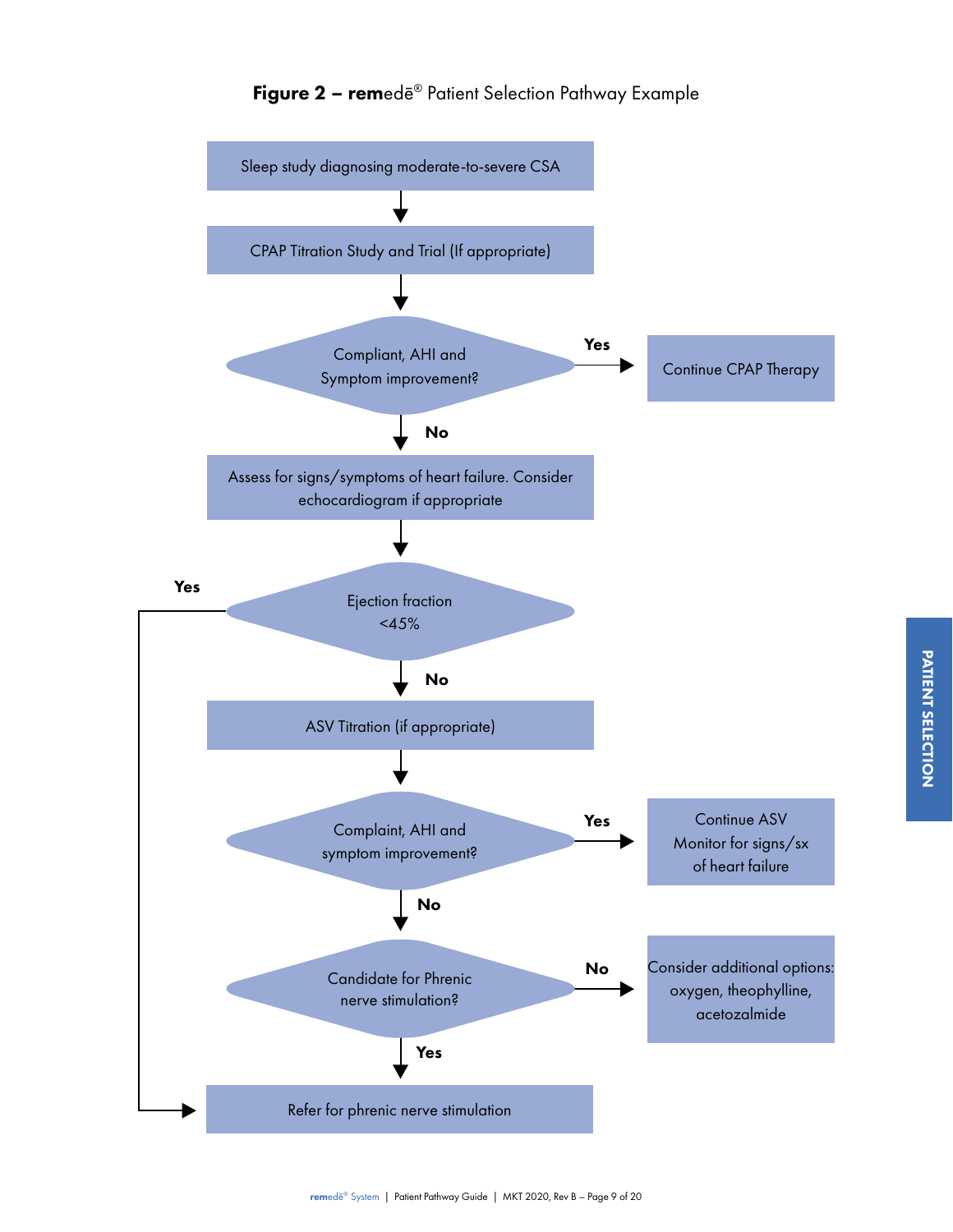Dear,  $\overline{\phantom{a}}$ 

Our records indicate that your last visit for sleep apnea follow up was DATE. Dr XX (or provider) would like to schedule a follow up visit to talk about how you are sleeping and whether your [insert current therapy] is working for you. Since your last follow up, we have new treatment options available that could potentially help treat your sleep apnea without the use of a mask at night.

At your earliest convenience, please call the [Sleep Medicine department at PHONE], Monday through Friday, 8:00 am to 4:00 pm to schedule an appointment. If you have any questions before your visit, please feel free to call us.

---------------------------------------------------------------------------------------------------------------------------------------

Dear,  $\overline{\phantom{a}}$ 

When reviewing you CPAP data, we noticed that you may be having issues wearing your mask, or that it is not working ideally. [insert Dr/provider name] would like to schedule a follow up visit to talk about how you are sleeping and whether your [insert current therapy]) is working for you. New treatment options are now available that could potentially help treat your sleep apnea without the use of a mask at night.

At your earliest convenience, please call the [Sleep Medicine department at PHONE], Monday through Friday, 8:00 am to 4:00 pm to schedule an appointment. If you have any questions before your visit, please feel free to call us.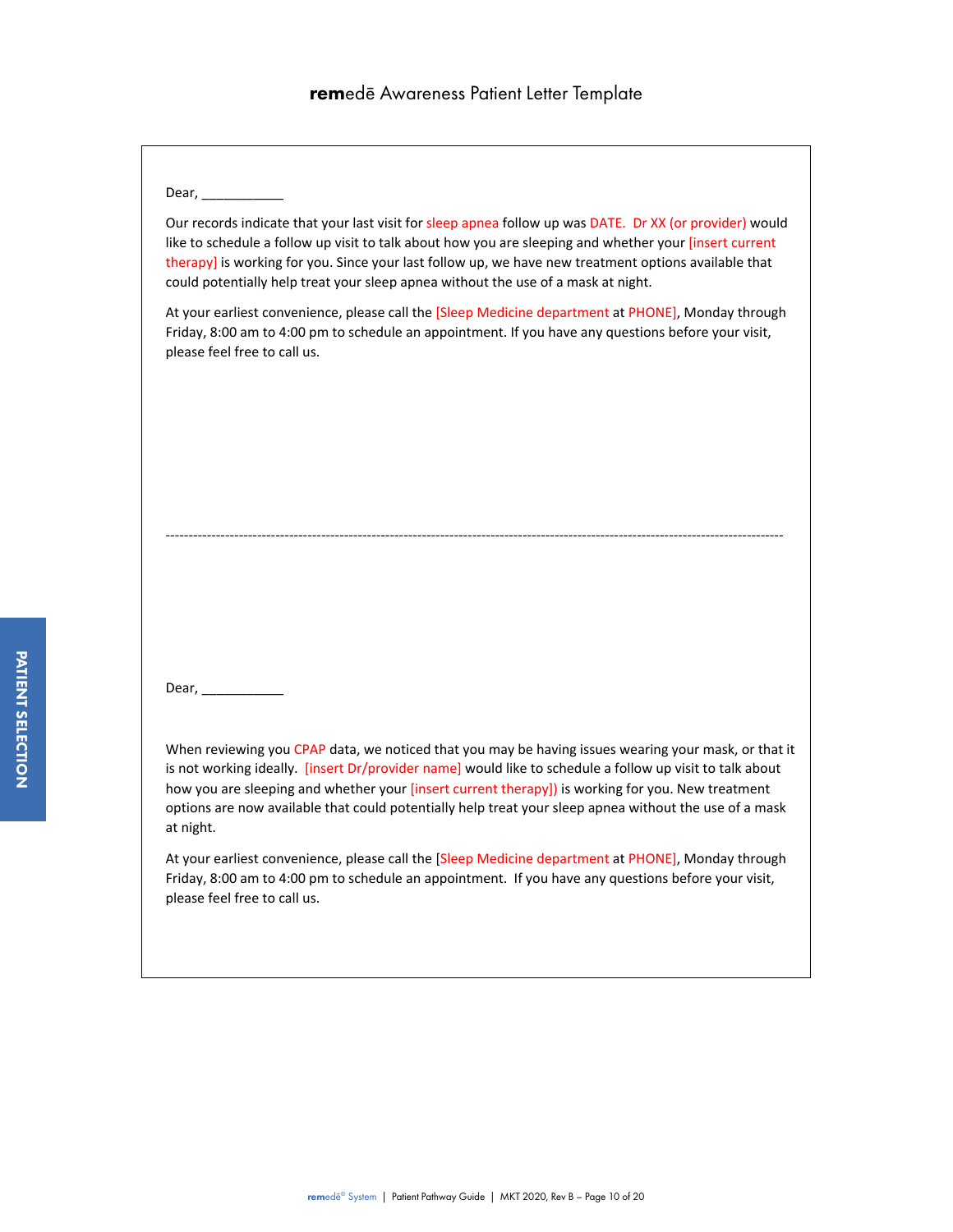# Review Central Sleep Apnea

- •Obstructive vs Central Sleep Apnea
- remedē website resource: remede.zoll.co[m/central-sleep-apnea/about-csa](http://www.remede.zoll.com/central-sleep-apnea/about-csa)
- •Review any past treatment experiences the patient has tried

### How **rem**edē works to treat CSA

- •Overview video can be used here: [remede.zoll.com/remede-system](http://www.remede.zoll.com/remede-system)
- Show demo device

### **rem**edē Implant Procedure

- •Implant typically outpatient procedure in cardiac cath lab
- •Very similar to pacemaker implantation by cardiac electrophysiologists
- •Video overview of implant and post-operative care available

### Device Activation and Follow Up

- •Therapy activated at a clinic visit 4-6 weeks following the implant procedure
- How the therapy activates (See FAQ)
- How the therapy feels (See FAQ)
- Hear from other remedē patients: remede.zoll.co[m/patients/hear-from-others](http://www.remede.zoll.com/patients/hear-from-others)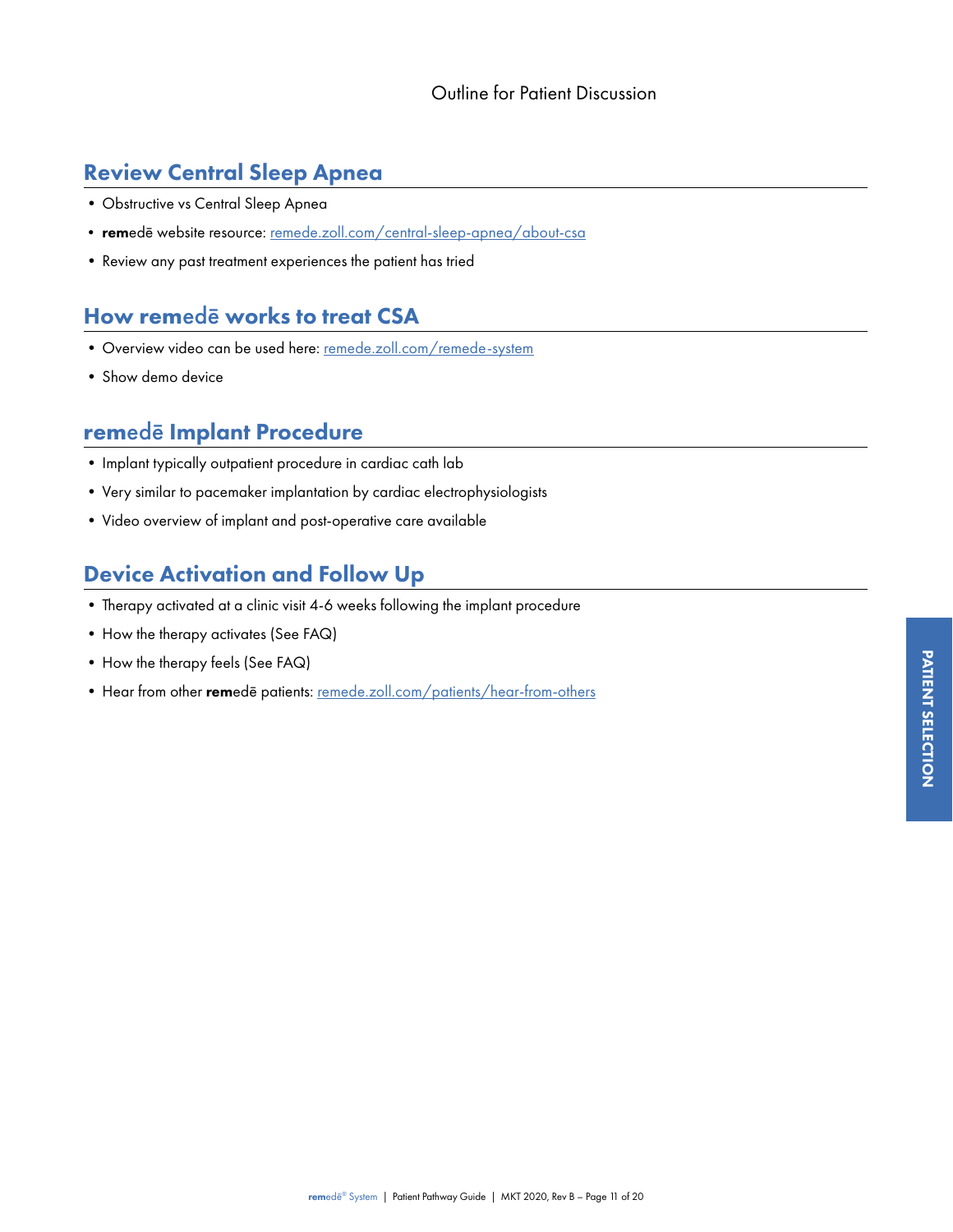# Central Sleep Apnea

#### What is the difference between Central Sleep Apnea (CSA) and Obstructive Sleep Apnea (OSA)?

Obstructive sleep apnea (OSA) and central sleep apnea (CSA) are both types of sleep apnea. In OSA, the breathing muscles (e.g. diaphragm) are activated appropriately but a narrowing of the passages in the upper airway (the tongue or throat) cause a blockage that prevents air from flowing freely. The obstruction can be due to bodily features or a relaxation of the muscles in the chest and neck during sleep. In CSA, the brain fails to send regular signals to the diaphragm. The lack of consistent signals leads to irregular nighttime breathing. Some people have both OSA and CSA and this is sometimes called complex sleep apnea. Determining how to address complex sleep apnea will take consideration and consultation with your physician regarding managing the complete picture of your sleep apnea.

# The **rem**edē® System

#### What is **rem**edē?

remedē is a pacemaker-like device that stimulates your breathing muscles (via the phrenic nerve) to restore a normal breathing rate and rhythm during sleep. It is fully implantable and activates automatically each night.

#### How does **rem**edē work?

remedē activates automatically each night to send signals to your diaphragm from the phrenic nerve to restore a normal breathing pattern. The signals cause your diaphragm to contract, drawing air into your lungs, just as in normal breathing. remedē also monitors breathing signals while you sleep. Because the device is implanted and activates automatically, it does not require wearing a mask or other equipment at home.

#### What does **rem**edē feel like?

In our experience, most people describe their first breaths with remede as taking a breath that you didn't plan on. Once activated, remedē is designed to turn on once you are already asleep and operate without waking you up.

#### When will **rem**edē activate at night?

The remede System is programmed to automatically begin therapy each night when all three of the following programmable conditions are met:

- 1) Sleeping hours: It is within your normal sleeping times; (for example, 11:00 PM to 6:00 AM)
- 2) Sleeping posture: You are in a sleeping posture (for example, a horizontal position)
- 3) **Activity:** Your activity level is representative of a sleeping or resting condition

#### Can I pause or turn **rem**edē off?

If you roll over, sit up, or get out of bed, the therapy will pause and resume once the above three conditions are once again met.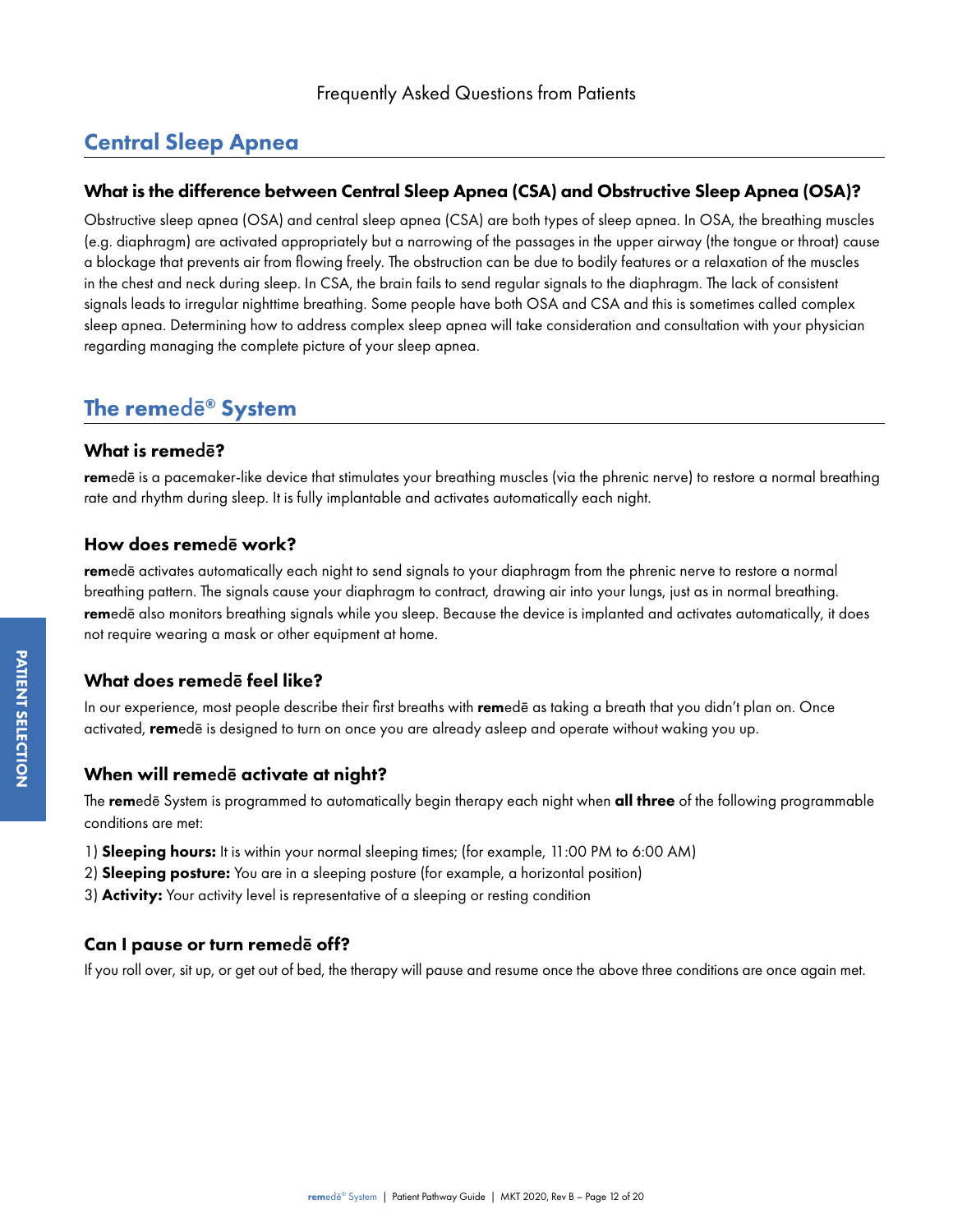## The Implant Procedure

#### What are the risks associated with the **rem**edē procedure or therapy?

As with any surgically implanted device, there are risks related to the implant procedure which may include, but are not limited to, pain, swelling and infection. Once the remede System is implanted and the therapy is activated, some people may experience discomfort from the therapy and/or from the presence of the device. The majority of these events are resolved on their own or by adjusting the therapy settings. The remede System may not work for everyone. There are additional risks associated with removing your system. If you and your doctor decide to remove the system, another surgery will be required.

#### What happens during the procedure?

The remede System is placed during a minimally invasive procedure by a cardiologist. The system is a battery powered device placed under the skin in the upper chest area with two small thin wires (leads), one to deliver the therapy (stimulation lead) and one to sense breathing (sensing lead).

#### How long does the battery last?

The latest models of the remedē System have batteries that typically last between 4-6 years. Some people may not need replacement for over 6 years. However, if higher levels of therapy are needed to normalize breathing, the battery may need to be replaced in 2 years or less.21

#### Will I have any limitations following the procedure?

Follow all advice from your doctor after the procedure. Most people can resume normal activity 7-10 days after he procedure. In most cases, your doctor will advise you to not raise your arm above the shoulder on the side the device is placed for 1-3 months.

#### What follow up visits are required?

You typically return about one month after implant to activate therapy. During this time, you recover and the device collects data on your sleeping and breathing patterns. At the visit, the clinician will activate and program remede to meet your needs. People typically return for additional clinic appointments to adjust programming and titrate the therapy. Once optimized, most clinicians will follow up 1-2 times per year.

### Coverage and Cost

#### How much will I have to pay for **rem**edē?

The hospital will work with your insurance plan to determine what, if any, of the cost is billed to you. Talk to your physician about insurance coverage, as many insurance companies work with clinicians to evaluate coverage for remede based on your individual case.

#### Is this therapy covered by insurance?

remede is generally being reviewed for approval by insurance providers on a case-by-case basis. After determining that you are a candidate for remede, your doctor and their office staff will work with your insurance provider on securing coverage for the procedure.

#### What happens if the procedure is denied by my insurance company?

In most cases, you are able to appeal a denial by your insurance company and request further review of your case. Ask your physician about the remede Patient Access Program, which provides resources for supporting insurance prior authorization appeals.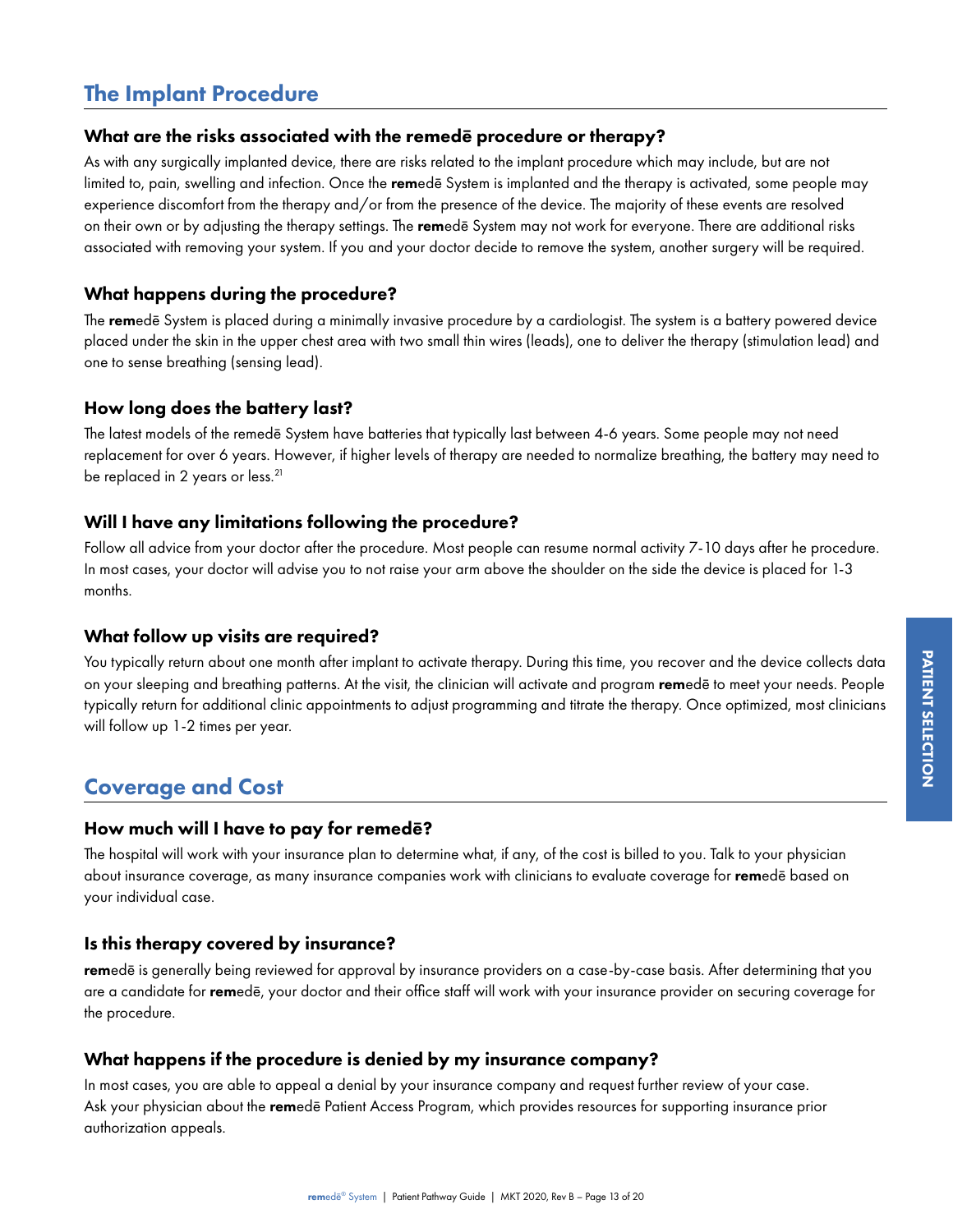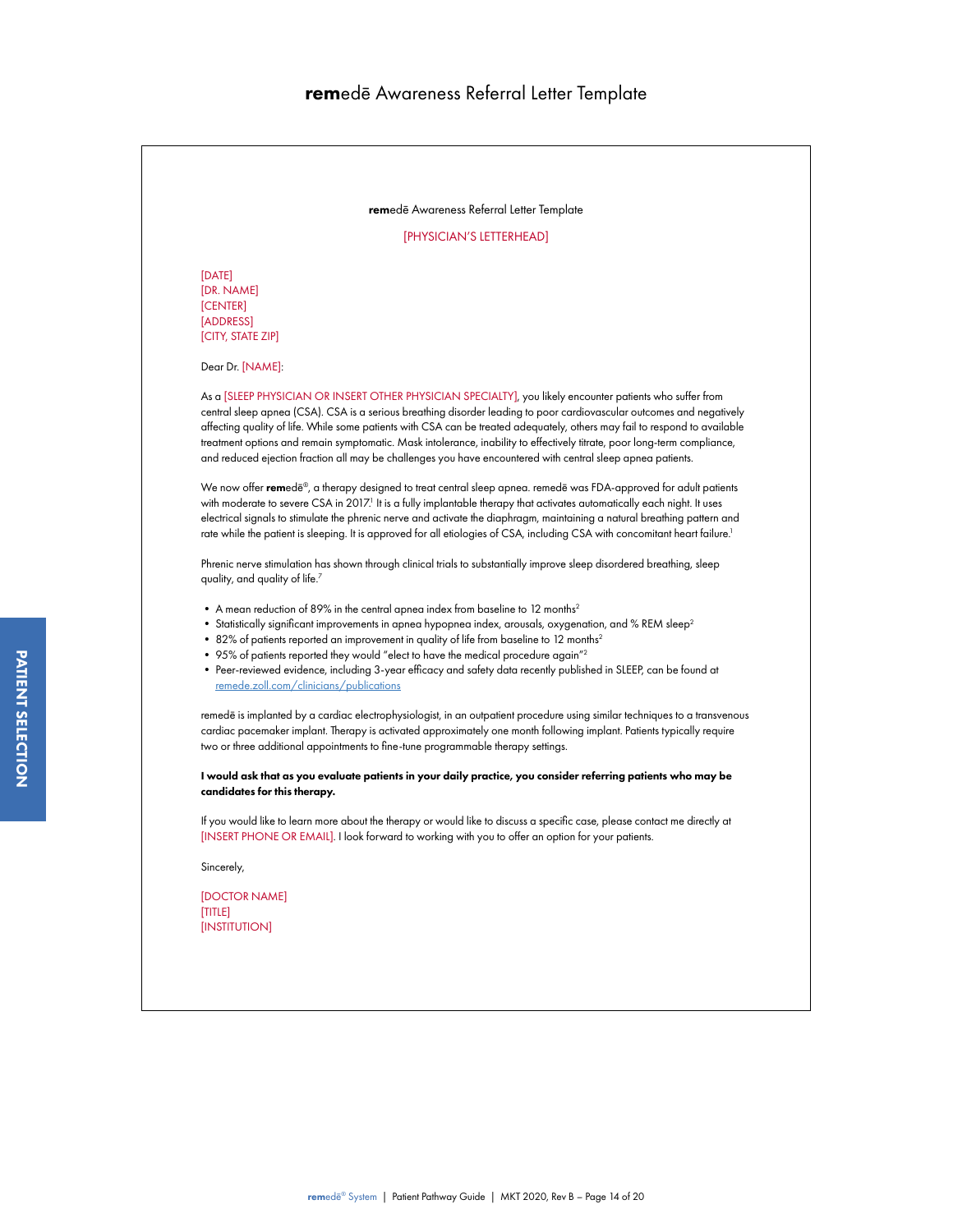#### <span id="page-14-0"></span>Procedure Overview

The remedē System implant procedure is typically performed by electrophysiologists (cardiologists specializing in cardiac device placement). The procedure is similar to contemporary techniques used to implant cardiac implantable electronic devices (CIEDs).<sup>1,19</sup> The implant procedure is performed in the cardiac electrophysiology laboratory under conscious sedation as the patient and physician must communicate during stimulation lead testing. Patient preparation and antibiotics are comparable to those used for (CIED) implants.<sup>19</sup> The remede System is placed in the pectoral region, typically on the right side. A single stimulation lead is placed in either the left pericardiophrenic vein or the right brachiocephalic vein. A sensing lead may be placed into the azygous vein to detect respiration. The remede Pivotal Trial demonstrated a 97% implant success rate, including those patients with concomitant cardiac devices.<sup>1</sup> Potential adverse events associated with the implant procedure are similar to those of cardiac device procedures and are detailed in the <u>remedē System Implant and Clinician Use Manual</u>.<sup>22</sup>

#### Postoperative Considerations

Patient follow up after the implant is comparable to that of postoperative care for CIED procedures. A 7- to 14-day check of the surgical incision is recommended. To allow for lead stabilization and healing after the implant procedure, the remede System therapy should not be enabled for approximately 1 month following implant (remed $\bar{e}^{\circ}$  System Implant and Clinician [Use Manual](https://www.respicardia.com/wp-content/uploads/2020/02/ER1300_D_remede_System_Implant_and_Clinician_Use_Manual.pdf)).<sup>22</sup> The remede device will be in monitoring mode during the period from implant to therapy initiation. This allows the device to collect information on the patient's sleeping patterns to include time, position, and hours of sleep.

Upon discharge, patients should be instructed as follows:

- •It is normal to feel some discomfort from the surgical incision and to have some pain at the implant site for 2-6 weeks.
- •It is best to limit the mobility of the right arm (or left arm if left-sided device placement) and avoid lifting the arm above shoulder level for several weeks after the implant procedure. This time period allows the leads and IPG to affix more securely in place and such movements could impair the healing process.
- •Repetitive upper extremity activities and exercise can cause damaging stress and possible failure to permanent implanted leads. Active patients should be cautioned to avoid physical activities that could damage the implant site or the implanted system.
- •Inform general practitioners and consulting physicians that the patient has an implanted stimulation system.
- Patients should carry the Device/Subject Identification Card at all times.

#### Resources

The following pages provide a procedure product reference guide and dictation template for the remede implant procedure.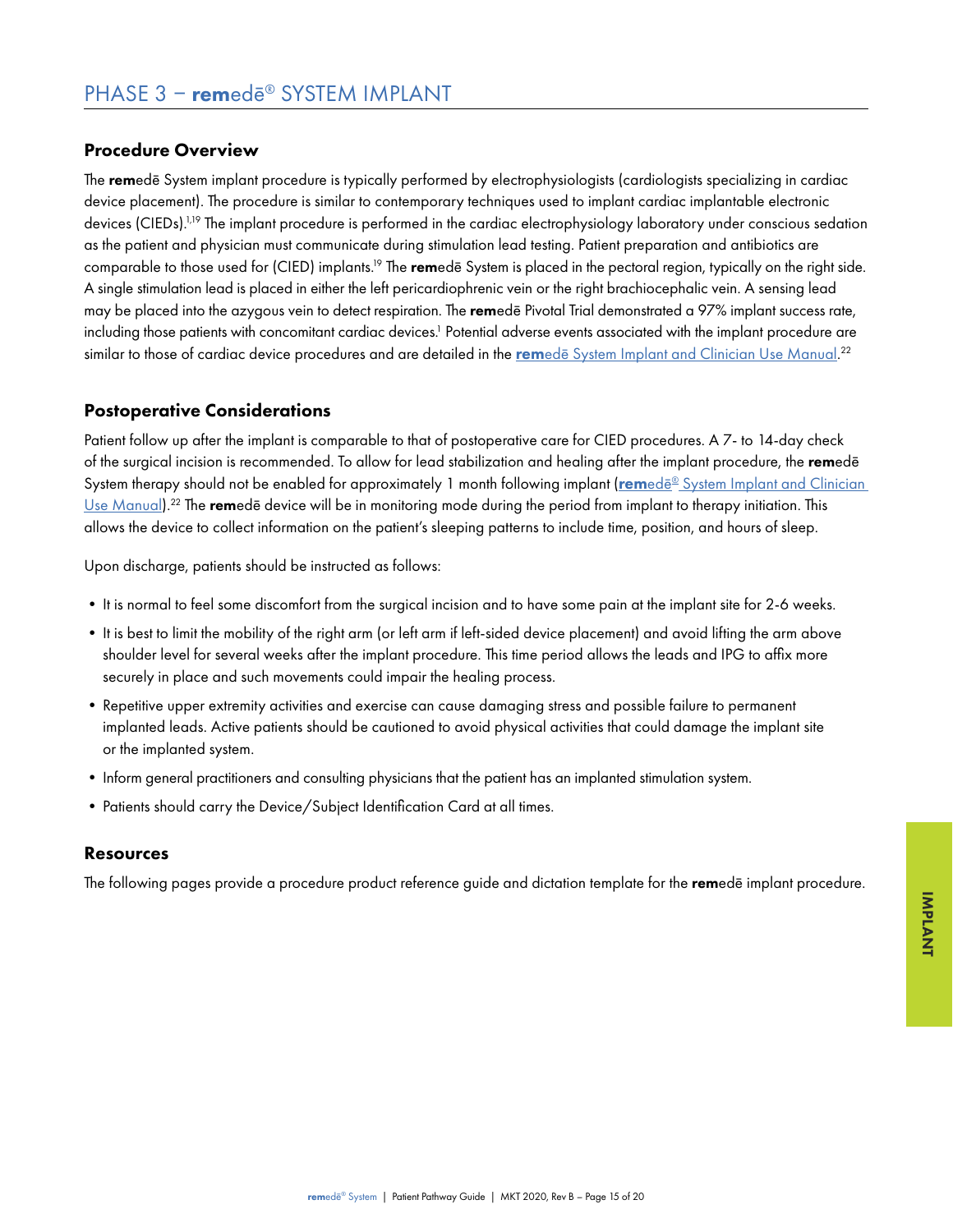# remedē® System

### Product Reference Guide

|                       | <b>ITEM</b> | <b>MANUFACTURER</b>  | <b>PART/ORDER</b><br><b>NUMBER</b> | <b>DESCRIPTION</b>                                            | <b>RECOMMENDED</b><br>INVENTORY<br><b>ON HAND</b> |
|-----------------------|-------------|----------------------|------------------------------------|---------------------------------------------------------------|---------------------------------------------------|
|                       | PG          | Respicardia (ZOLL)   | 1001, 1100, 1600                   | remede PG                                                     | 2                                                 |
|                       | Lead        | Respicardia (ZOLL)   | 4065, 4165, 4665                   | respistim LQS, 65cm                                           | $\overline{2}$                                    |
|                       | Lead        | Respicardia (ZOLL)   | 3102, 3652                         | respistim R Lead - 24mm dia., normal length                   | $\overline{2}$                                    |
| Manufacturer Specific | Lead        | Respicardia (ZOLL)   | 3103, 3653                         | respistim R Lead - 20mm dia., extended length                 | <b>Reps Carry</b>                                 |
|                       | Catheter    | Respicardia (ZOLL)   | 7120-S                             | respiquide 120°                                               | 2                                                 |
|                       | Catheter    | <b>Merit Medical</b> | 57538CS-WOR                        | Impress 5F CS Catheter, 75cm                                  | $\overline{2}$                                    |
|                       | Catheter    | Merit Medical        | 57538CSV-WOR                       | Impress 5F CS VERT Catheter, 75cm                             | $\overline{2}$                                    |
|                       | Catheter    | Merit Medical        | 1628-043                           | Impress 5F AZYGOS Right, 75cm                                 | $\overline{2}$                                    |
|                       | Accessory   | Pressure Products    | SS-SA-09                           | 9F Sealing Adapter                                            | $\overline{2}$                                    |
|                       | Accessory   | Respicardia (ZOLL)   | 1007                               | <b>Test Adapter</b>                                           | <b>Reps Carry</b>                                 |
|                       | Accessory   | Medtronic            | 6232ADJ                            | Adjustable Slitter                                            | 2                                                 |
|                       | Guidewire   | Physician preference |                                    | 0.014" Floppy                                                 | 3                                                 |
|                       | Guidewire   | Physician preference |                                    | 0.014" Stiff                                                  | $\overline{2}$                                    |
|                       | Guidewire   | Physician preference |                                    | 0.018''                                                       | $\overline{2}$                                    |
|                       | Guidewire   | Physician preference |                                    | 0.035" angled floppy                                          | $\overline{2}$                                    |
| Physician Preference  | Guidewire   | Physician preference |                                    | 0.035" access J-wire                                          | $\overline{2}$                                    |
|                       | Catheter    | Physician preference |                                    | 9Fr Multipurpose Right Sided<br>Coronary Sinus Guide Catheter | $\overline{2}$                                    |
|                       | Lead        | Physician preference |                                    | IS-1 Bipolar CS (LV) Lead, 4Fr dia. preferred                 | 1                                                 |
|                       | Accessory   |                      | Physician preference               | Y-connector and hemostasis valve                              | $\overline{2}$                                    |
|                       | Accessory   | Physician preference |                                    | IS-1 standard Port plug                                       | $\overline{\mathbf{A}}$                           |
|                       | Accessory   | Physician preference |                                    | 8Fr x 13cm hemostatic introducer sheath,<br>splitable         | $\overline{2}$                                    |
|                       | Accessory   |                      | Physician preference               | Disposable pacing cables                                      | $\overline{2}$                                    |
|                       | Accessory   |                      | Physician preference               | Programming Wand Sterile Sleeve                               | $\overline{2}$                                    |
|                       | Accessory   |                      | Physician preference               | Guidewire Torque Device                                       | $\overline{2}$                                    |

**Indication for use:** The **rem**ed& System is an implantable phrenic nerve stimulator indicated for the treatment of moderate to severe Central Sleep Apnea (CSA) in adult patients. **Contraindications:** The **rem**ed& System i

**Rx Only.**<br>The **rem**edē® System, **rem**edē® EL System, and **rem**edē® EL-X System have received FDA approval. The **rem**edē® System model 1001 has received CE Mark approval.

#### ZOLL MEDICAL CORPORATION

12400 Whitewater Dr., Suite 150 | Minnetonka, MN 55343 | 952-540-4470 | info@remede.zoll.com | remede.zoll.com

Copyright © 2021 ZOLL Medical Corporation. All rights reserved. Respicardia and **rem**edĕ are registered trademarks of ZOLL Respicardia, Inc.<br>in the United States and/or other countries. ZOLL is a registered trademark of ZO

Printed in the U.S.A. MKT0021, Rev F



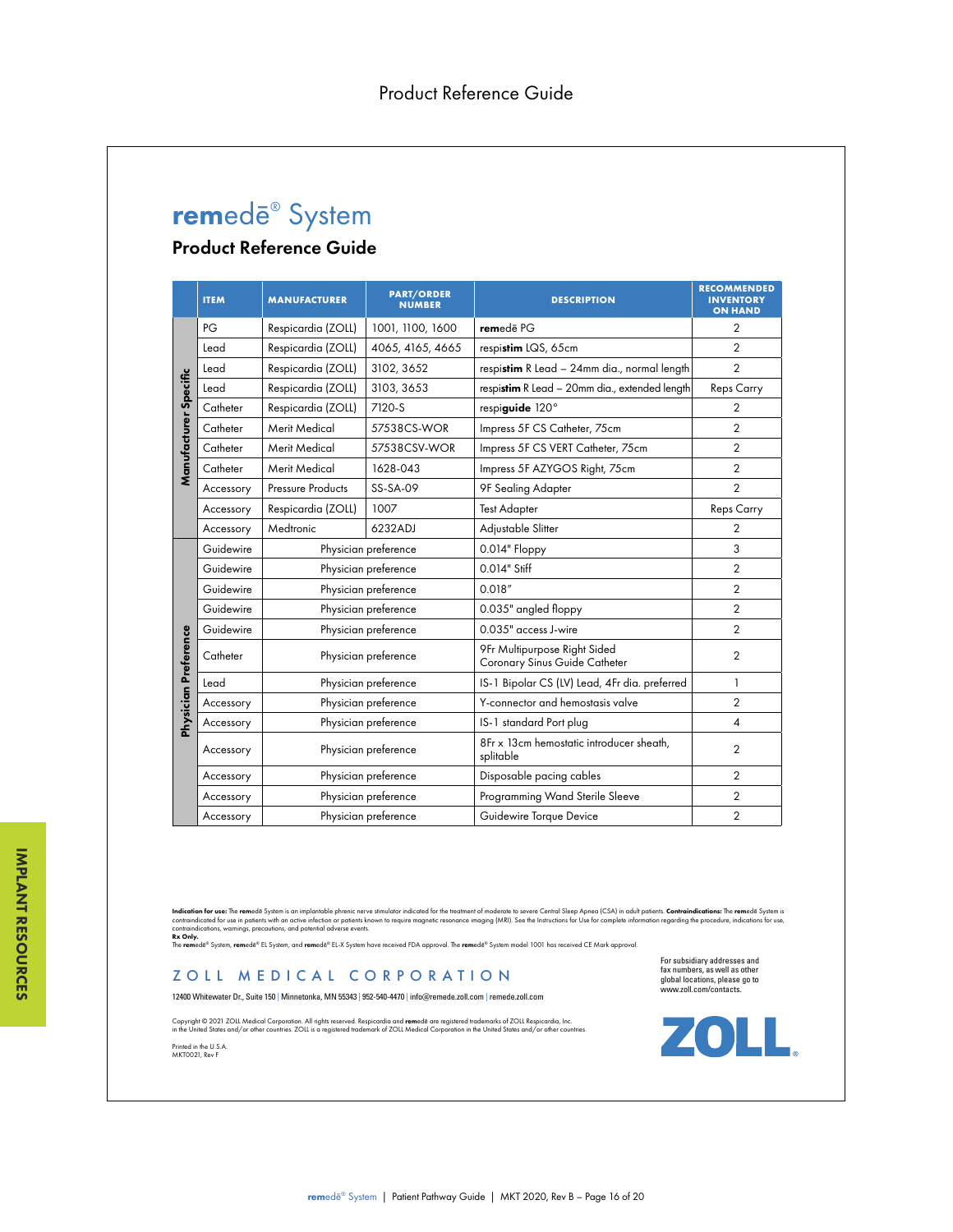# DICTATION FORM

# **rem**edē® System

| Cath(-)/Anode(+)                                                                                        | <b>Implanting Physician</b><br>Company<br>Respicardia (ZOLL)<br>Respicardia (ZOLL) | Serial #: | <b>Implant Date</b>                      | <b>Following Physician</b><br>Phone:<br>remedē Information<br><b>Lead Information</b> |                     | Implant Date:                     |                  |               |  |
|---------------------------------------------------------------------------------------------------------|------------------------------------------------------------------------------------|-----------|------------------------------------------|---------------------------------------------------------------------------------------|---------------------|-----------------------------------|------------------|---------------|--|
| Name:                                                                                                   |                                                                                    |           |                                          |                                                                                       |                     |                                   |                  |               |  |
| Phone:<br>Hospital:<br>Name:<br>Hospital:<br>Model #:<br>Left Stim<br><b>Right Stim</b><br>Sensing Lead |                                                                                    |           |                                          |                                                                                       |                     |                                   |                  |               |  |
|                                                                                                         |                                                                                    |           |                                          |                                                                                       |                     |                                   |                  |               |  |
|                                                                                                         |                                                                                    |           |                                          |                                                                                       |                     |                                   |                  |               |  |
|                                                                                                         |                                                                                    |           |                                          |                                                                                       |                     |                                   |                  |               |  |
|                                                                                                         |                                                                                    |           |                                          |                                                                                       |                     |                                   |                  |               |  |
|                                                                                                         |                                                                                    |           |                                          |                                                                                       |                     |                                   |                  |               |  |
|                                                                                                         |                                                                                    |           |                                          |                                                                                       |                     |                                   |                  |               |  |
|                                                                                                         |                                                                                    |           |                                          |                                                                                       |                     |                                   |                  |               |  |
|                                                                                                         |                                                                                    |           |                                          |                                                                                       |                     |                                   |                  |               |  |
|                                                                                                         |                                                                                    |           |                                          |                                                                                       | Model #             |                                   |                  | Serial #      |  |
|                                                                                                         |                                                                                    |           |                                          |                                                                                       |                     |                                   |                  |               |  |
|                                                                                                         |                                                                                    |           |                                          |                                                                                       |                     |                                   |                  |               |  |
|                                                                                                         |                                                                                    |           |                                          |                                                                                       |                     |                                   |                  |               |  |
|                                                                                                         |                                                                                    |           |                                          | <b>Measured Data</b>                                                                  |                     |                                   |                  |               |  |
|                                                                                                         | PW/Frequency                                                                       |           | Thresholds: mA                           |                                                                                       | Impedance: Ohms     |                                   |                  | ERS (Y/N)     |  |
|                                                                                                         |                                                                                    |           |                                          |                                                                                       |                     |                                   |                  |               |  |
|                                                                                                         | <b>Best Pair</b>                                                                   |           | <b>Best Pair/Concomitant Testing</b>     |                                                                                       |                     | <b>Concomitant Device Testing</b> |                  |               |  |
| Cath(-) Anode(+)                                                                                        | Output: mA/PW/Freq                                                                 |           | Impedance (ohms)                         | Company                                                                               | PPM/ICD/CRT         |                                   | Output           | Result        |  |
|                                                                                                         |                                                                                    |           |                                          |                                                                                       |                     |                                   |                  |               |  |
|                                                                                                         |                                                                                    |           | Explanted/Capped/Attempted Not Implanted |                                                                                       |                     |                                   |                  |               |  |
| Model #<br>Company                                                                                      |                                                                                    |           |                                          | Serial #                                                                              | <b>Explant Date</b> |                                   |                  | <b>Status</b> |  |
|                                                                                                         |                                                                                    |           |                                          |                                                                                       |                     |                                   |                  |               |  |
|                                                                                                         |                                                                                    |           |                                          |                                                                                       |                     |                                   |                  |               |  |
| remedē                                                                                                  |                                                                                    |           | Device and Lead/s Stickers               |                                                                                       |                     |                                   | Stimulation Lead |               |  |
|                                                                                                         | Sensing Lead                                                                       |           |                                          |                                                                                       |                     |                                   |                  |               |  |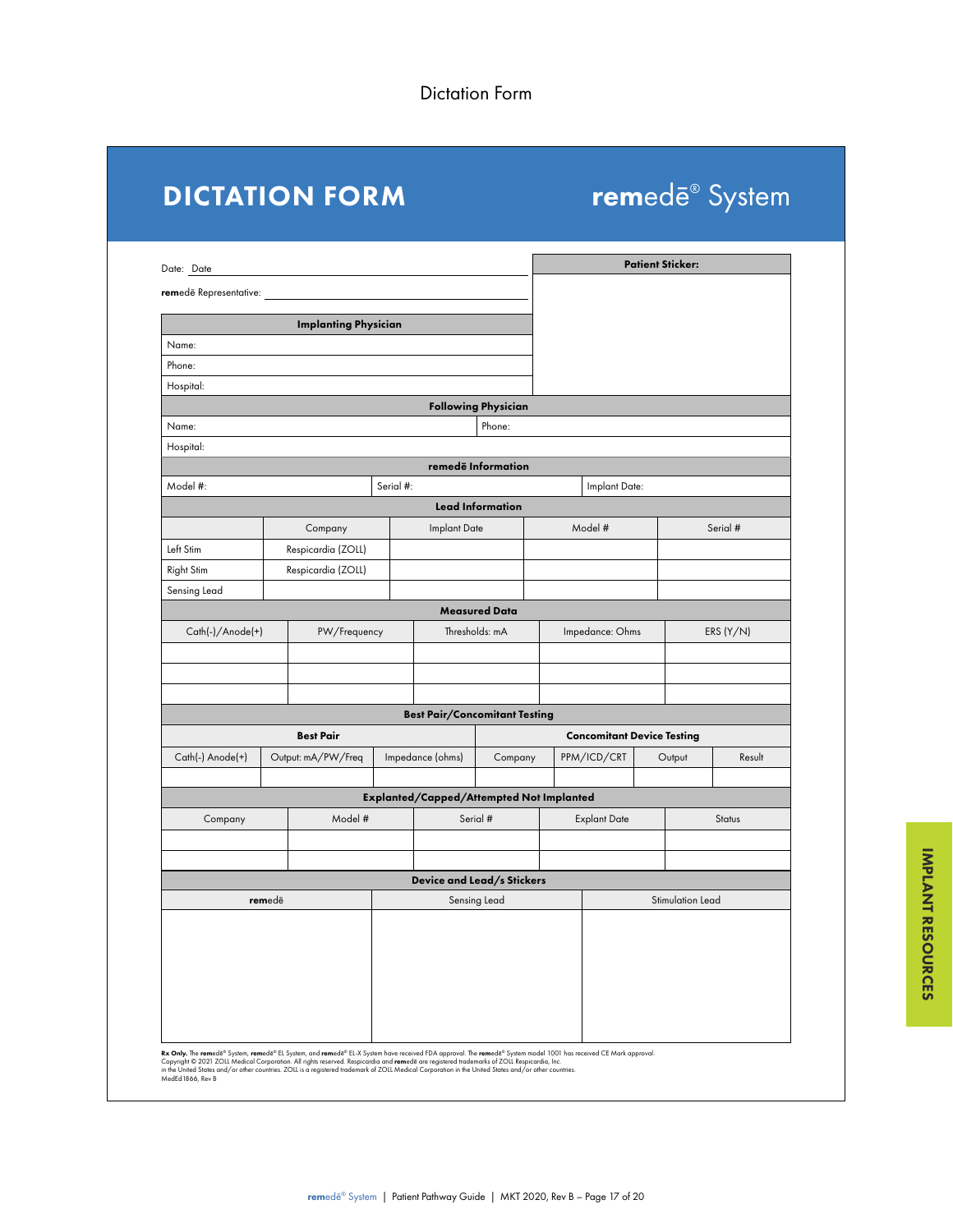#### <span id="page-17-0"></span>Therapy Initiation Visit

•Four to six weeks following the implant procedure, the patient will be seen in clinic for therapy initiation. During this 1-hour visit, the remede device information will be analyzed and parameters customized to fit the patient's tolerability and sleeping patterns. The remede device will begin working that evening at the programmed sleeping start time, once it detects that the patient is in the sleeping posture and not moving. See the Patient Follow Up and Therapy Optimization Guide for detailed visit instructions.

#### Therapy Optimization Visits

• Therapy optimization visits of approximately 30-45 minutes will be scheduled every 6 to 12 weeks to allow for device assessment and programming changes to obtain optimal therapy for each individual patient. Patients typically require 2-to-3 follow up visits to achieve optimal therapy settings. See the Patient Follow Up and Therapy Optimization Guide for detailed visit instructions.

#### Long Term Follow Up

• Once therapy is optimized, clinic visits of 15-20 minutes should occur every 3 to 6 months to review the patient's subjective information, device data, and battery status.



#### Figure 3 - remede<sup>®</sup> Device Optimization and Follow Up Pathway

#### Goal of Therapy

The goal for treatment with the **rem**edē® System is to normalize breathing. This may, however, be limited by patient tolerance or airway obstruction.

#### Target AHI

The target AHI should be determined by the physician based on patient tolerance and therapy efficacy at the second visit.

#### **Optimization**

Optimization is defined as attaining the AHI goal or reaching the maximum tolerated stimulation.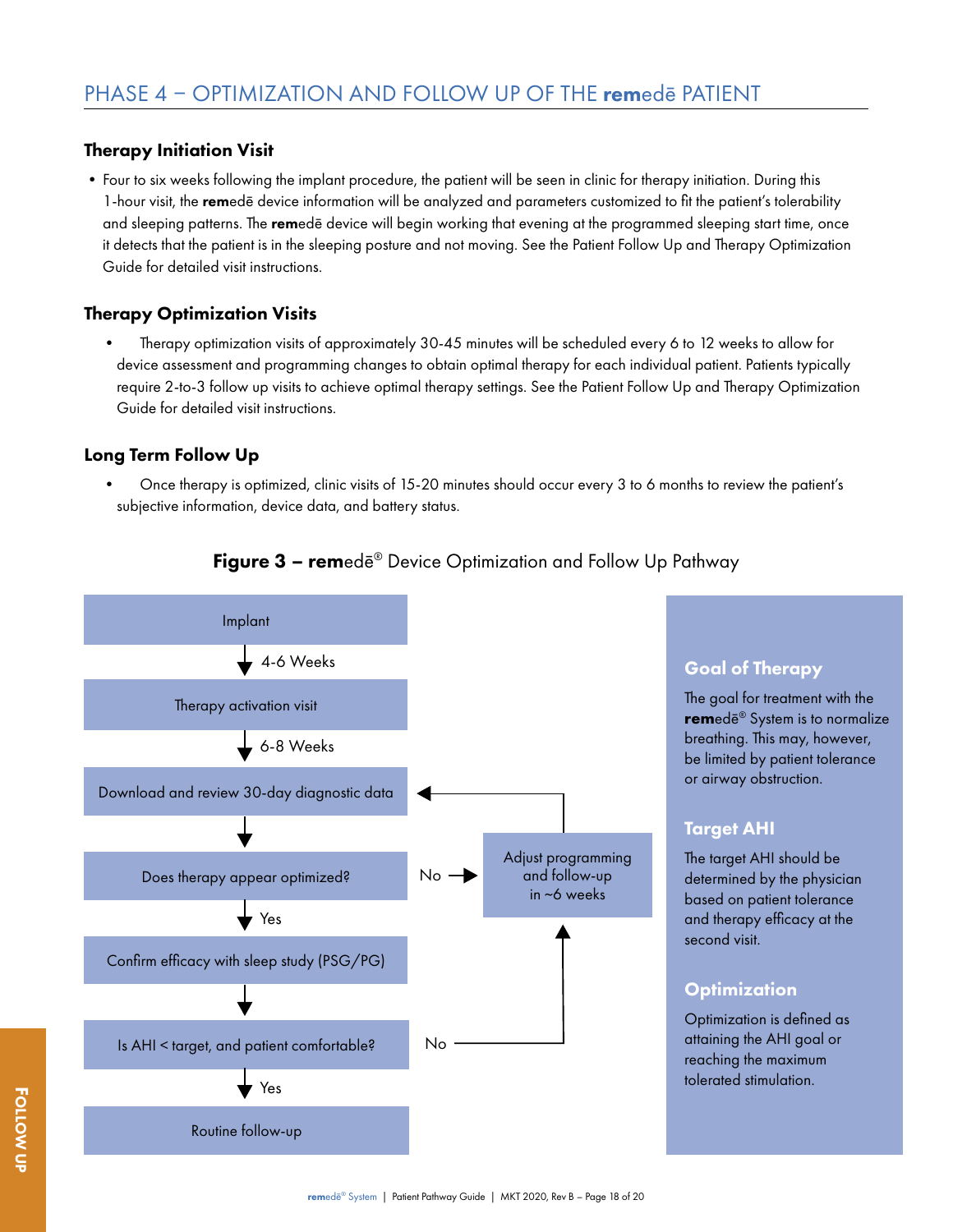rem[edē® System | Patient Pathway Guide | MKT 2020, Rev B – Page 19 of 20](#page-1-0)